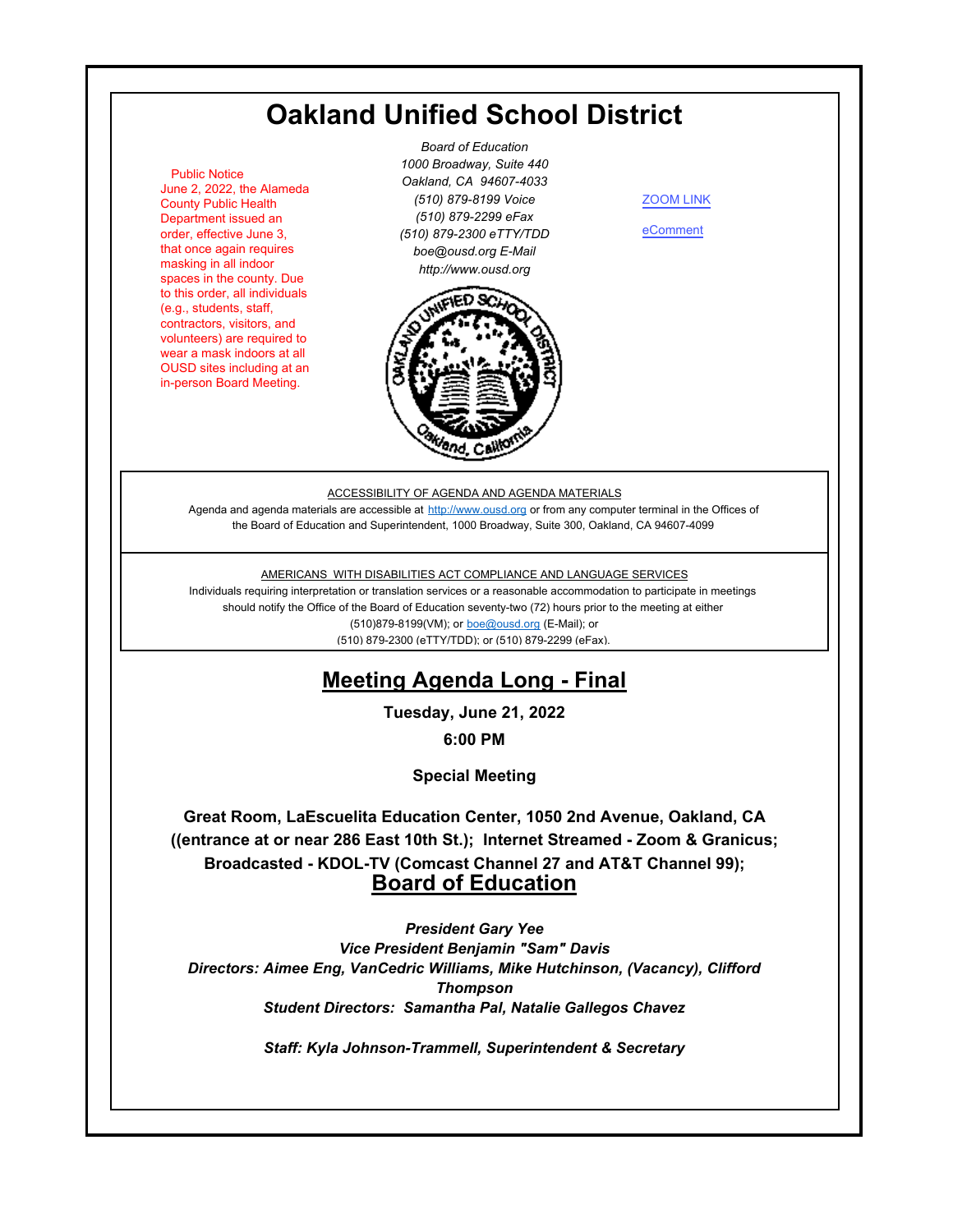LEY CUMPLIMIENTO PARA AMERICANOS CON DISCAPACIDADES Y SERVICIO DE IDIOMAS Personas que requieran servicios de traducción o interpretación o facilidades razonables para participar en juntas deberán notificar a la Oficina de la Mesa Directiva de Educación setenta y dos (72) horas antes de la junta ya sea al (510)879-8199(VM); o boe@ousd.org (E-Mail); o (510) 879-2300 (eTTY/TDD); o (510) 879-2299 (eFax).

#### 美国残障人士法案條例遵守及語言服務

個别人士需要傳譯及翻譯服務或有合理安排去參與會議的應該在舉行會議之前的七十二(72)小時通知教育委員 會。請致電(510)879-8199(留言);或 boe@ousd.org (電郵) ;或(510) 879-2300 (電子文字電話/聽障專用電信 設備 (eTTY/TDD));或(510) 879-2299 (電子圖文傳真 (eFax))。

#### TUẦN HÀNH ĐẠO LUẬT NGƯỜI MỸ KHUYẾT TẤT VÀ DỊCH THUẬT

Những người nào cần thông ngôn hay phiên dịch hay một sắp xếp hợp lý nào để tham gia các buổi họp phải thông báo Văn phòng của Hội đồng Giáo dục bảy mươi hai (72) tiếng đồng hồ trước buổi họp, số điện thoại (510)879-8199 (VM); hay là boe@ousd.org (E-Mail); hay là (510) 879-2300 (eTTY/TDD); hay là số (510) 879-2299 (eFax).

### សេវាបកប្រែភាសា និងការអនុលោមតាមច្បាប់ជនជាតិអាមេរិកាំងពិការ

អកណាដែលត្រូវការសេវាបកប្រែភាសាដោយផ្ទាល់មាត់ ឬជាលាយលក្ខអក្សរ ឬត្រូវការការជួយសម្រះសម្រលយ៉ាងសមរម្យ មួយ ដើម្បីចូលរួមក្នុងកិច្ចប្រជុំនានានោះ ត្រវង្គល់ដំណឹងទៅកាន់ទីការិយាល័យនៃក្រមប្រឹក្សាអប់រំ ឱ្យបានចិតសិបពី (72) ម៉ោង មុនកិច្ចប្រជុំ តាមរយៈទូរស័ព្ទ:លេខ <u>(510) 879-8199</u> បុតាមរយៈអ៊ីមែល <u>boe@ousd.org</u> បុទូរស័ព្ទ eTTY/TDD លេខ (510) 879-2300 ប៊ូទូសារលេខ (510) 879-2299។

الامتثال لقانون الأمريكيين نو ي الإحاقات (ADA) وتوفير الخدمات اللغوية من يحتاج إلى خدمات الترجمة المكتوبة أو خدمات الترجمة الفورية أو الترتيبات التيسيرية المعفّولة لكي يساهم في الإجتماعات فالمرجو منه إبلاغ مكتب إدارة التعليم إثنين وسبعين (72) ساعة قبل الإجتماع بوسيلة من الوسائل التالية: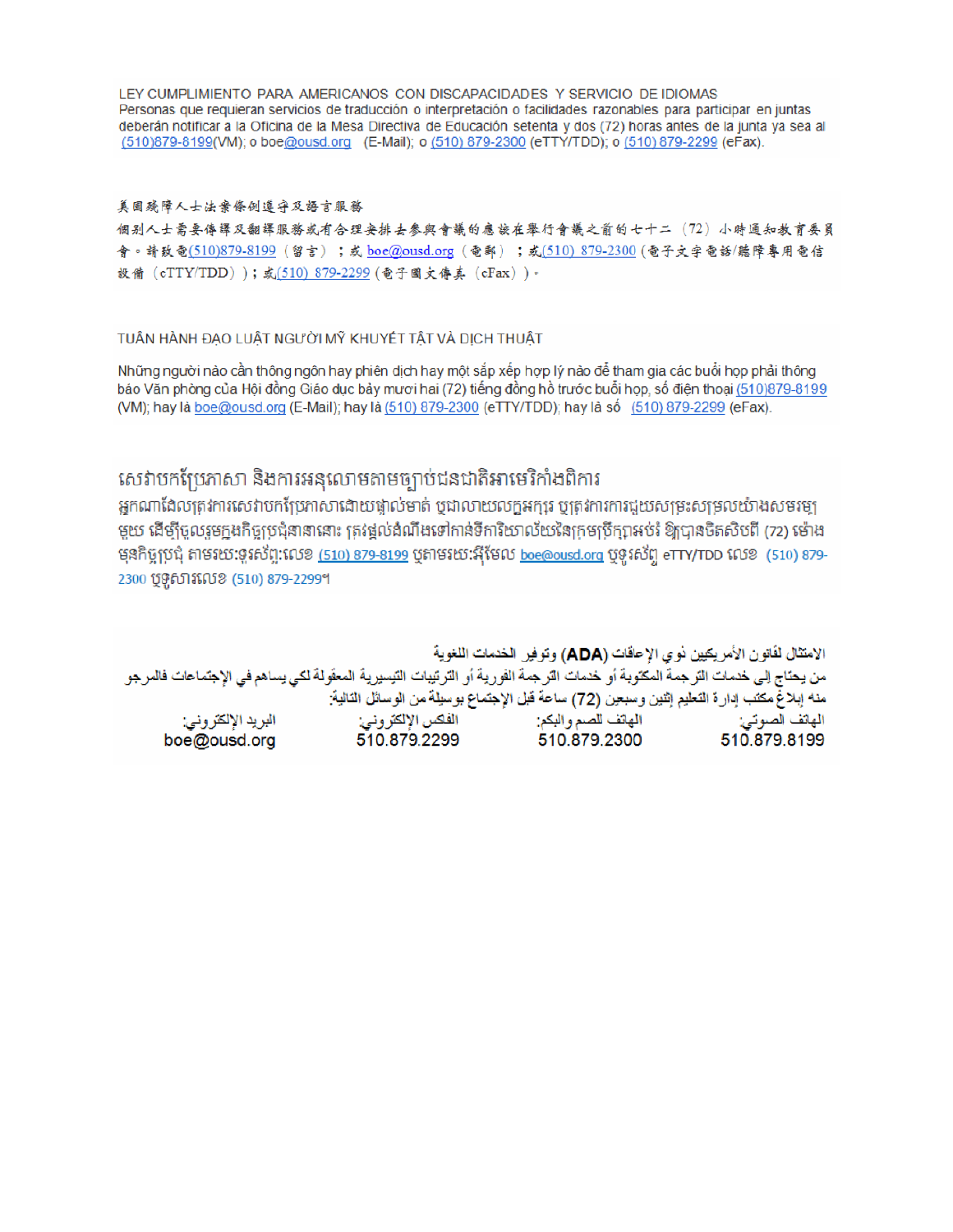# **NOTICE - MEDIA/MEMBERS OF THE PUBLIC MAY ATTEND AND PARTICIPATE IN-PERSON OR VIRTUALLY**

*Members of the media and the public may attend and participate in the Board meeting in-person in The Great Room, La Escuelita Education Center, 1050 2nd Avenue, Oakland, CA 94606-2291 (entrance located at or near 286 East 10th St.) or virtually as described herein.*

*The following information is for those members of the media and public interested in viewing or listening to the Board meeting virtually.*

*• Zoom: To view by Zoom, please click https://ousd.zoom.us/j/82470430084 on or after the Noticed meeting time. Instructions on how to join a meeting by video conference are available at:*

*https://support.zoom.us/hc/en-us/articles/201362193 -Joining-a-Meeting.*

*• Phone: To listen by phone (via Zoom), please do the following at or after the Noticed meeting time: call (669) 900-9128, then enter Webinar ID 824 7043 0084, then press "#". If asked for a participant id or code, press #. Instructions on how to join a meeting by phone are available at:*

*https://support.zoom.us/hc/en-us/articles/201362663 - Joining-a-meeting-by-phone.*

*• To view the Board meeting from the District's Home Page - Upcoming Events & Live Meeting Video, please select the meeting name and click on the "In Progress" link under Video or go to the Legislative Information Center (under Board of Education on Home Page)>Calendar Tab>Calendar>Today>Board of Education>"In Progress" link under Video.*

*Public comment in-person is permitted within the times allotted for public comment on the Agenda. Virtual comment will also be permitted within the times allotted for public comment on the Agenda in the following two ways:*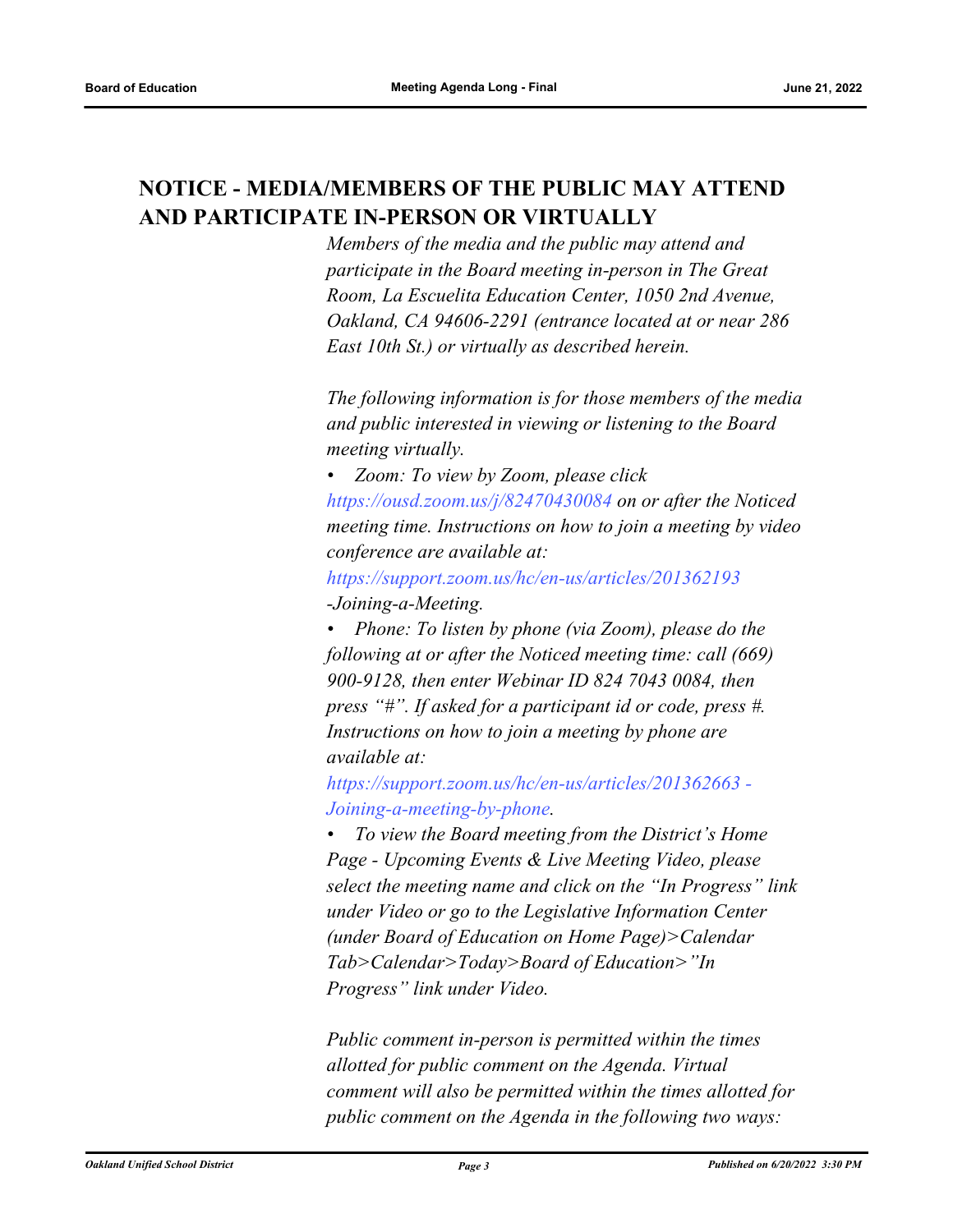# **NOTICE - MEDIA/MEMBERS OF THE PUBLIC MAY ATTEND AND PARTICIPATE IN-PERSON OR VIRTUALLY (CONTINUED)**

*• To comment by Zoom, click the "Raise Your Hand" button to request to speak when Public Comment is being taken on the eligible Agenda item. You will be called on (by the name you logged in with), unmuted and allowed to make public comment. After the allotted time, you will then be remuted. Instructions on how to "Raise Your Hand" is available at:*

*https://support.zoom.us/hc/en-us/articles/205566129 -RaiseHand-In-Webinar.*

*• To comment by phone (via Zoom), press "\*9" to "Raise Your Hand" to request to speak when Public Comment is being taken on the eligible Agenda Item. You will be called on (by the Area Code and the last three digits of your phone number), unmuted and allowed to make public comment. After the allotted time, you will then be re-muted. Instructions of how to raise your hand by phone are available at:*

*https://support.zoom.us/hc/en-us/articles/201362663-Joinin g-a-meeting-by-phone.*

*In addition, members of the public may submit written comments for a posted Board of Education Meeting Agenda Item, before a meeting or while a meeting is "In Progress," from the District's Home Page - Upcoming Events & Live Meeting Video by selecting Board of Education Agenda "eComment" or from the Legislative Information Center, as follows:*

- *If before Sunday, click Calendar Tab>Next Week>Board of Education>eComment*
- *If Sunday or thereafter up thru day before Meeting, click Calendar Tab>This Week>Board of Education>eComment*
- *If day of Meeting, click Calendar Tab>Today>Board of Education>eComment*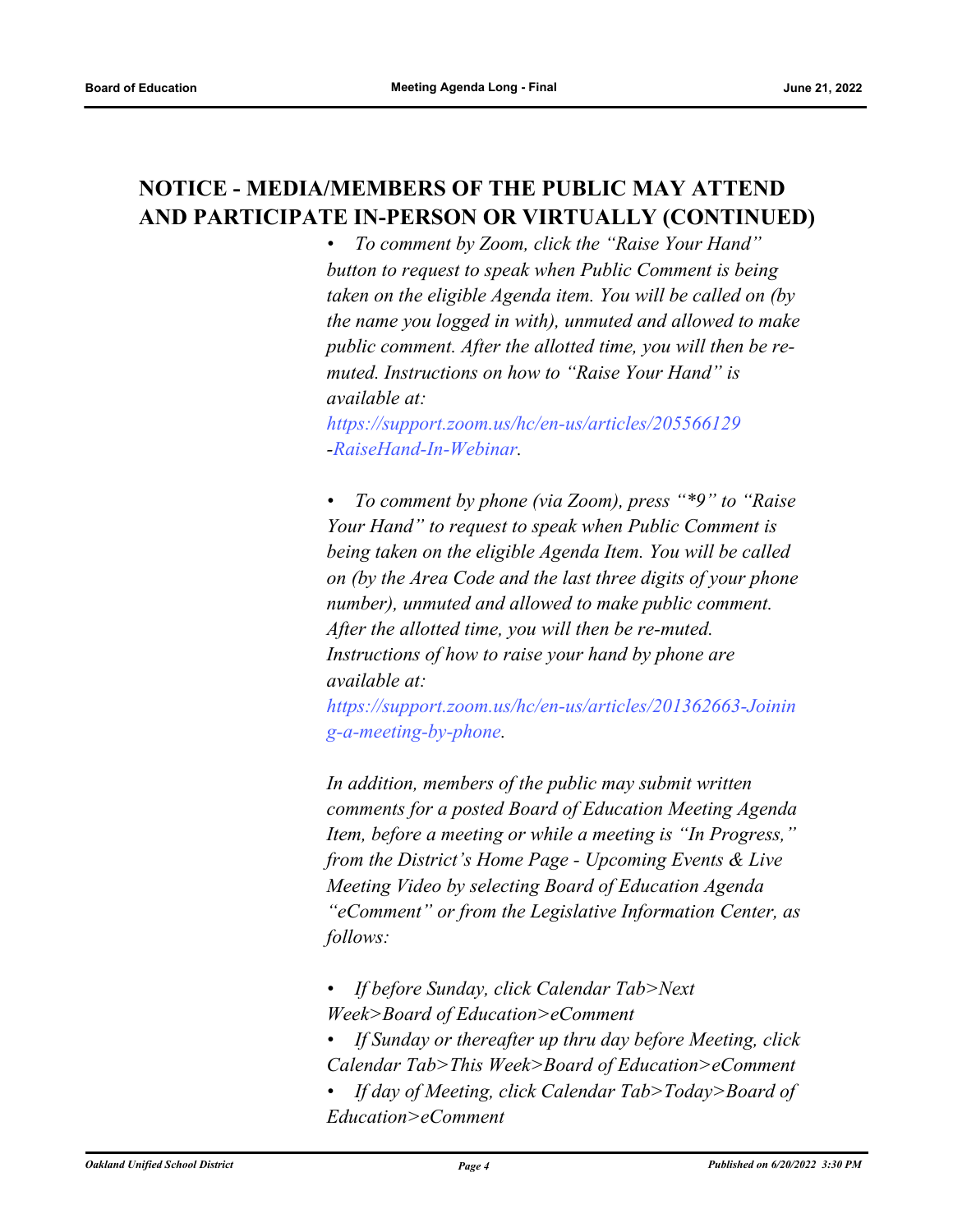*Or "[eComment](https://ousd.granicusideas.com/meetings/2354-board-of-education-on-2022-06-21-6-00-pm-special-meeting)" in bold on the cover page of the Agenda.* 

*Written comments made on an eligible Agenda item, upon clicking of the Submit Button, are immediately sent via email to all members of the legislative body and key staff supporting the legislative body. Each eComment is a Public Record.*

## **NOTICE - RESUME MEETING ENTIRELY VIRTUALLY IF THERE ARE PUBLIC HEALTH VIOLATIONS**

*If there are any violations of any state, local, or District health and safety protocols or other unsafe behavior in light of COVID-19 by one or more attendees that "would present imminent risks to the health or safety of attendees," then the Board President may recess the meeting. If the violation is serious, if there are more violations, or if the violations repeat (after resuming the meeting in person) or persist, then the meeting may resume entirely virtually pursuant to Assembly Bill No. 361 and Resolution No. 2122-0014H (Making Certain Findings Necessary To Permit Virtual Meetings In Specified Circumstances). Prior to resuming entirely virtually, members of the Board attending in-person will leave the premises (The Great Room, La Escuelita Education Center, 1050 2nd Avenue, Oakland, CA 94606-2291) and rejoin the Board meeting via phone/video conference. No teleconference locations need be posted pursuant to Assembly Bill No. 361 and Resolution No. 2122-0014H. All staff members, members of the public, and members of the media will need to join the Resumed Meeting virtually using the link provided in the Agenda. If the Board meeting is recessed and then resumed entirely virtually, it will resume as soon as practicable but no earlier than sixty (60) minutes after the in-person Board meeting is recessed.*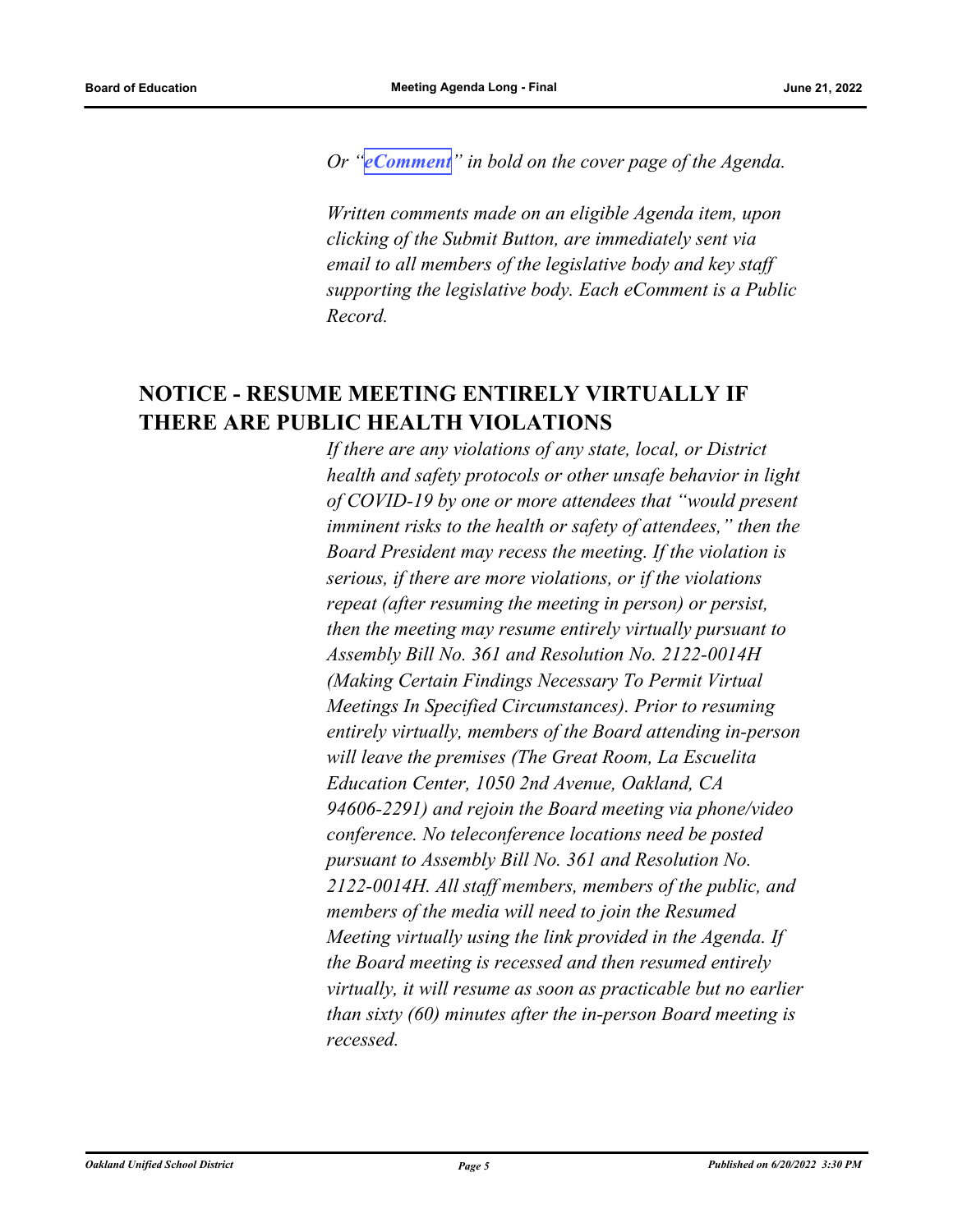### **MEETING RULES OF ENGAGEMENT**

- *Five (5) minute speaking limit for Board Members*
- *No mingling with the audience*
- *Address comments to other Board Members*
- *Focus on agenda items*
- *Don't repeat what's been said*
- *Always be respectful*
- *No interruptions*
- *Enforce norms*
- *Model desired behavior*

### **MEETING PROCEDURES**

*All Governing Board meetings shall begin on time and shall be guided by an Agenda prepared in accordance with Board Bylaws and posted and distributed in accordance with the Ralph M. Brown Act (open meeting requirements) and other applicable laws.*

- **A. Call To Order**
- **B. Roll Call**
- **C. New Business**